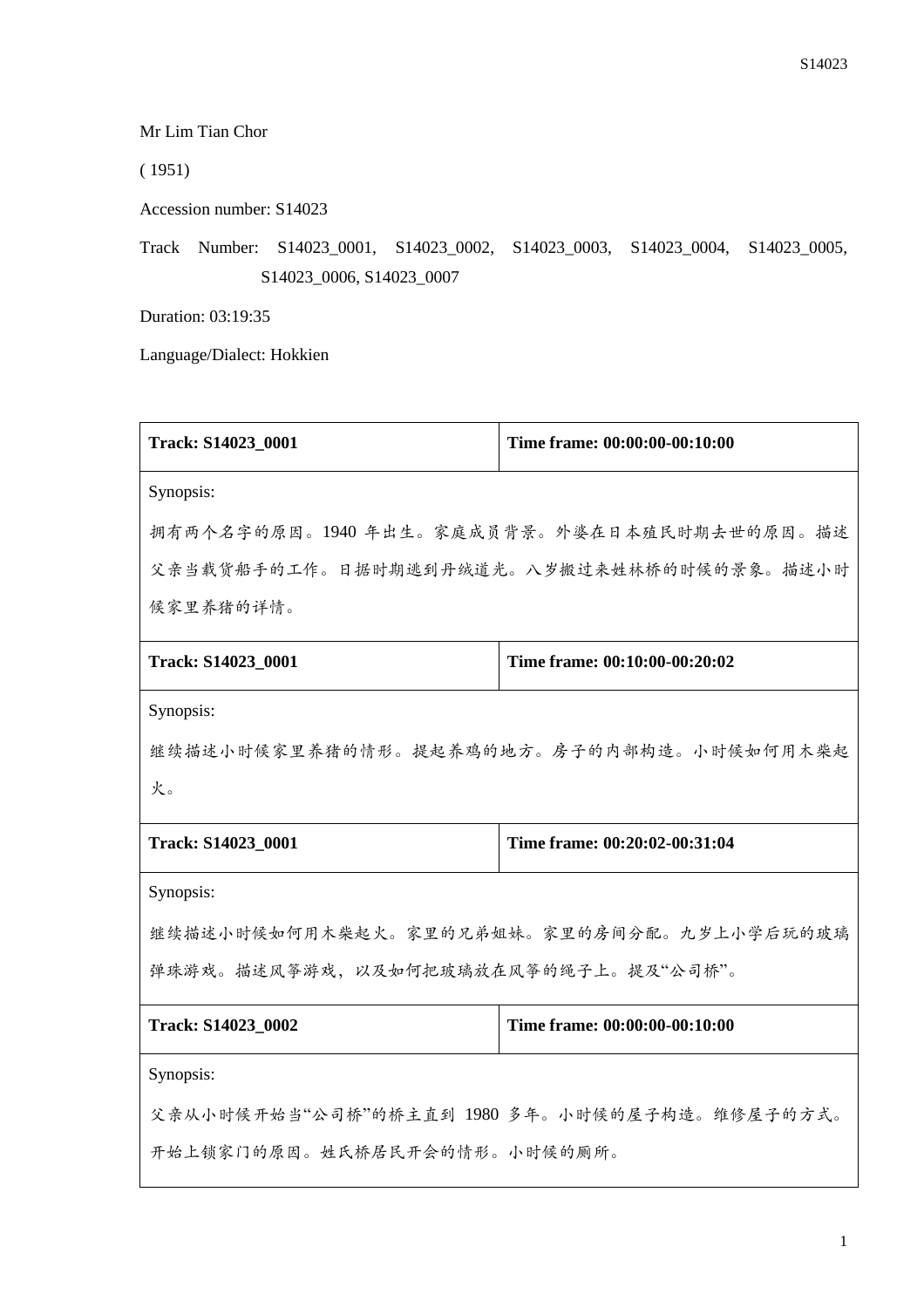| Track: S14023_0002                         | Time frame: 00:10:00-00:20:02             |  |
|--------------------------------------------|-------------------------------------------|--|
| Synopsis:                                  |                                           |  |
| 谈及小时候用报纸当厕纸。十多岁的时候父亲卖洋货。阐述六年级没有念书后,用舢板载货。  |                                           |  |
| Track: S14023_0002                         | Time frame: 00:20:02-00:31:04             |  |
| Synopsis:                                  |                                           |  |
| 描述槟城还是自由港的时候,载货的程序。阐述如何买卖走私物品。             |                                           |  |
| Track: S14023 0003                         | Time frame: 00:00:00-00:10:01             |  |
| Synopsis:                                  |                                           |  |
| 继续阐述如何买卖走私物品。阐述如何走私鸦片。员工之间的工作以及外快分配。       |                                           |  |
| Track: S14023_0003                         | Time frame: 00:10:01-00:19:59             |  |
| Synopsis:                                  |                                           |  |
| 提及以前载送的货品。1950多年槟城失去自由港以后没有再从事载货行业,转而走私货品。 |                                           |  |
|                                            | 结束走私工作的原因。三十多岁开始卖面包。十多岁的时候爸爸的"德美"洋货生意和结束原 |  |
| 因。舢板载货生意结束后, 如何处理那些舢板。                     |                                           |  |
| Track: S14023_0003                         | Time frame: 00:19:59-00:32:41             |  |
| Synopsis:                                  |                                           |  |
| 20 多岁结婚时的仪式。想要继续住在这里的原因。比较喜欢以前的姓林桥的原因。姓林桥和 |                                           |  |
| 姓李桥之间时常发生纠纷的原因。阐述与姓李桥打架时的详情。               |                                           |  |
| Track: S14023_0004                         | Time frame: 00:00:00-00:14:37             |  |
| Synopsis:                                  |                                           |  |
| 描述小时候的亚答叶屋顶。八九岁的时候,家里没有水供时如何到政府浴室去挑水。描述没有  |                                           |  |
| 电源供应时如何点灯。                                 |                                           |  |
|                                            |                                           |  |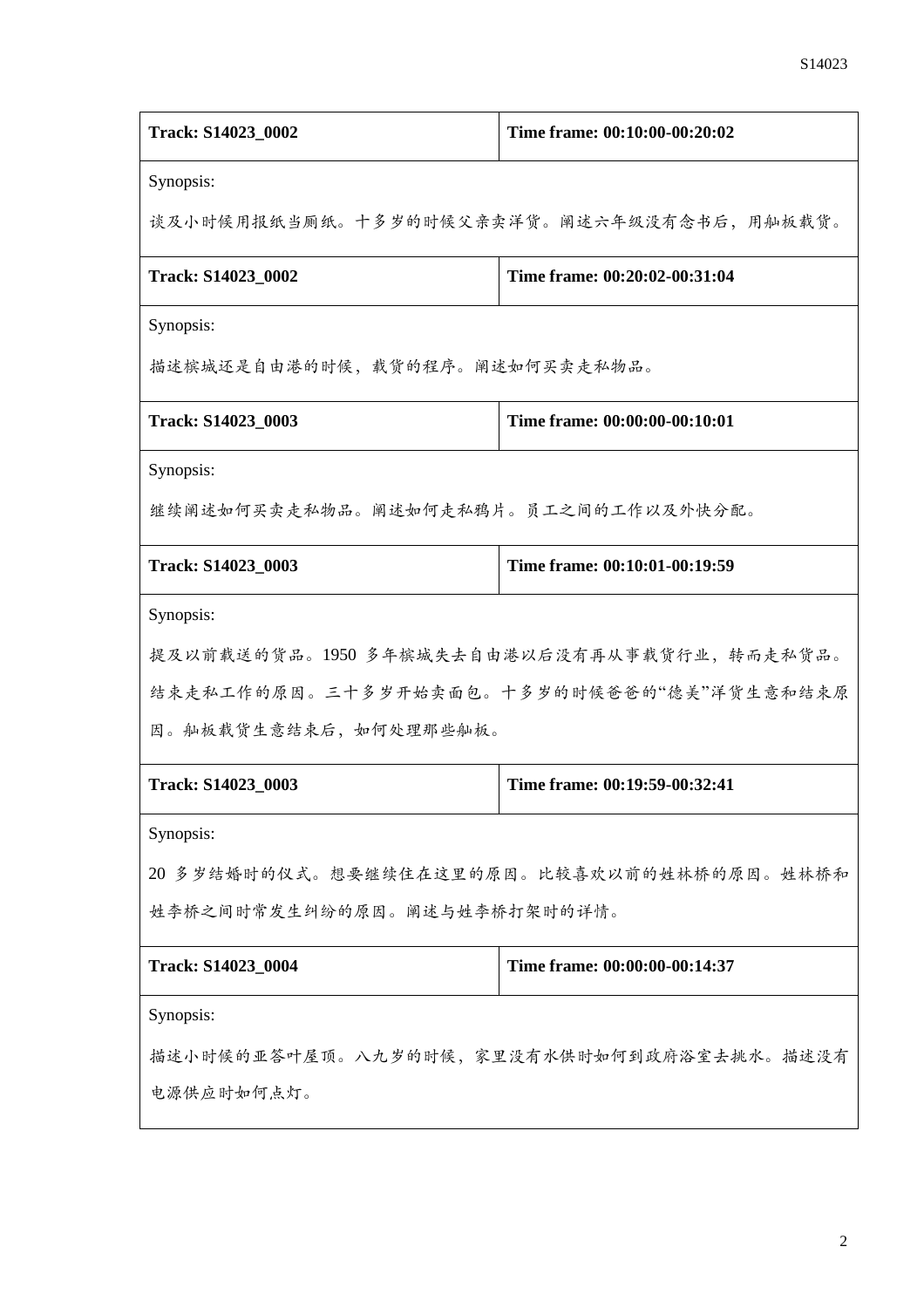| Track: S14023_0005                               | Time frame: 00:00:00-00:10:02                  |  |
|--------------------------------------------------|------------------------------------------------|--|
| Synopsis:                                        |                                                |  |
| 提及小时候去捡木柴后如何把木刺拔起来。描述放风筝。阐述如何抓螃蟹。                |                                                |  |
| Track: S14023_0005                               | Time frame: 00:10:02-00:19:55                  |  |
| Synopsis:                                        |                                                |  |
|                                                  | 阐述抓蚝的详情,包括抓蚝的地点、人数、煮食方式。如何钓一种叫做"dong diang"的鱼。 |  |
| Track: S14023_0005                               | Time frame: 00:19:55-00:31:04                  |  |
| Synopsis:                                        |                                                |  |
| 继续描述如何钓"dong diang"鱼。如何煮食钓起来的鱼。被海蜇蛰到的应对方式。如何预防被  |                                                |  |
| 海蜇蛰伤。提及在海底的土虱。                                   |                                                |  |
| Track: S14023_0006                               | Time frame: 00:00:00-00:10:04                  |  |
| Synopsis:                                        |                                                |  |
|                                                  | 提及土虱的煮食方式。描述平时所祭拜的节日和祭品。英国殖民时期没有在普渡时进行祭拜的      |  |
| 原因。家里奉祀的神明。出海的时候的禁忌。出海的装备。                       |                                                |  |
| Track: S14023_0006                               | Time frame: 00:10:04-00:20:04                  |  |
| Synopsis:                                        |                                                |  |
| 继续描述出海的装备。家里还没有电源时的消遣。描述新年时所用的红包以及燃放的鞭炮。         |                                                |  |
| Track: S14023_0006                               | Time frame: 00:20:05-00:30:00                  |  |
| Synopsis:                                        |                                                |  |
| 描述一种叫做摔"ding dong"的赌博游戏。赌博时遇到警察时的情景。描述"鱼虾蟹"这种赌博游 |                                                |  |
| 戏。描述海蛇和老鼠。                                       |                                                |  |
|                                                  |                                                |  |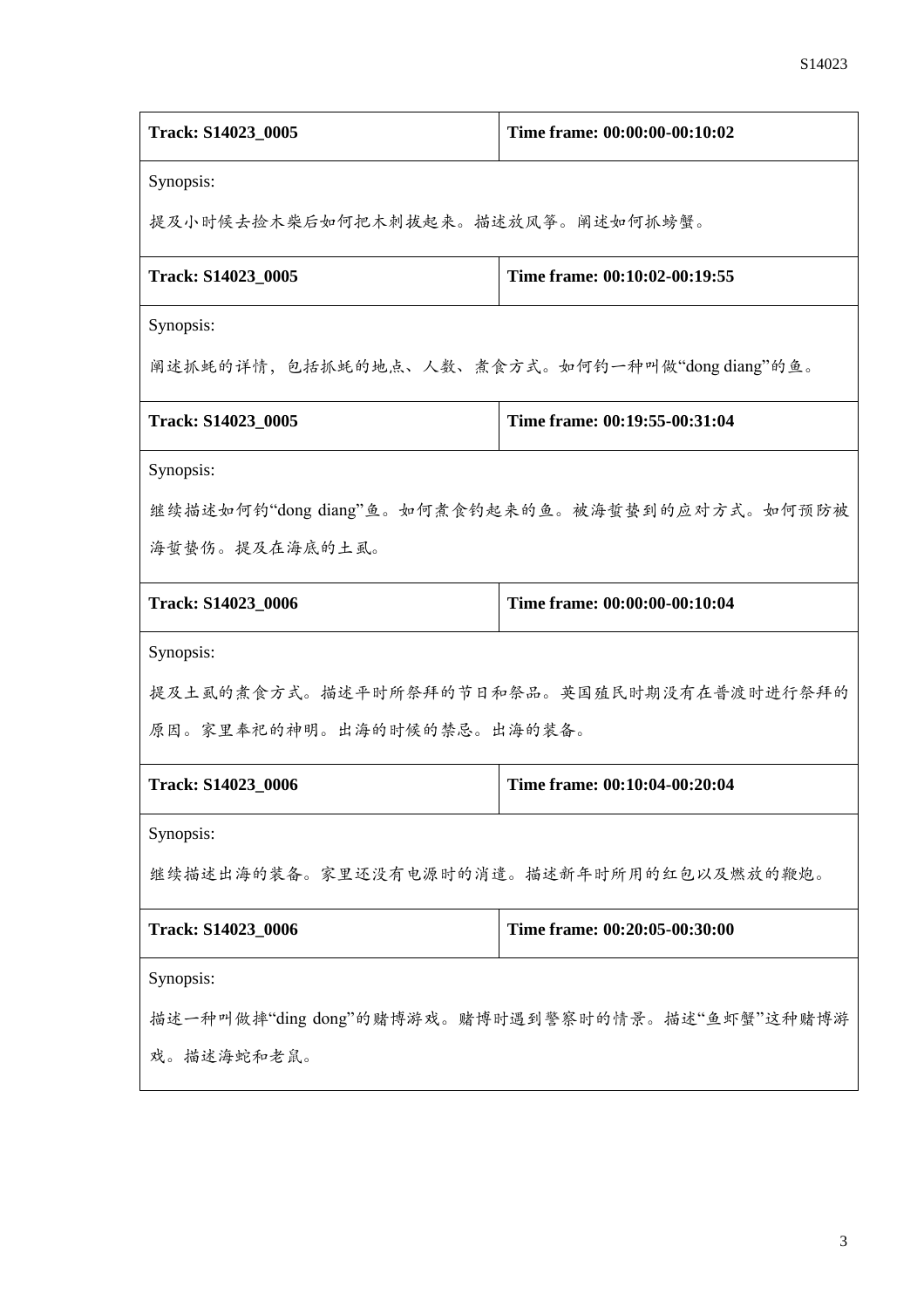| Track: S14023_0006                        | Time frame: 00:30:00-00:37:45 |
|-------------------------------------------|-------------------------------|
| Synopsis:                                 |                               |
| 曾经遇过的老鼠事件和解决方式。描述以往进行载货工作时,在海上过夜的情景。如何载货。 |                               |
| 从事载货工作时的薪资分配方式。                           |                               |
| Track: S14023_0007                        | Time frame: 00:00:00-00:10:06 |
| Synopsis:                                 |                               |
| 阐述结婚时候的情景。天公诞和中秋节庆典。描述九皇爷庆典的详情。二条路的居民到姓林桥 |                               |
| 送九皇爷的原因。                                  |                               |
| Track: S14023_0007                        | Time frame: 00:10:07-00:21:00 |
| Synopsis:                                 |                               |
| 家里进行过的增建。家里的空间使用。未来对屋子的打算。还想住在这里的原因。      |                               |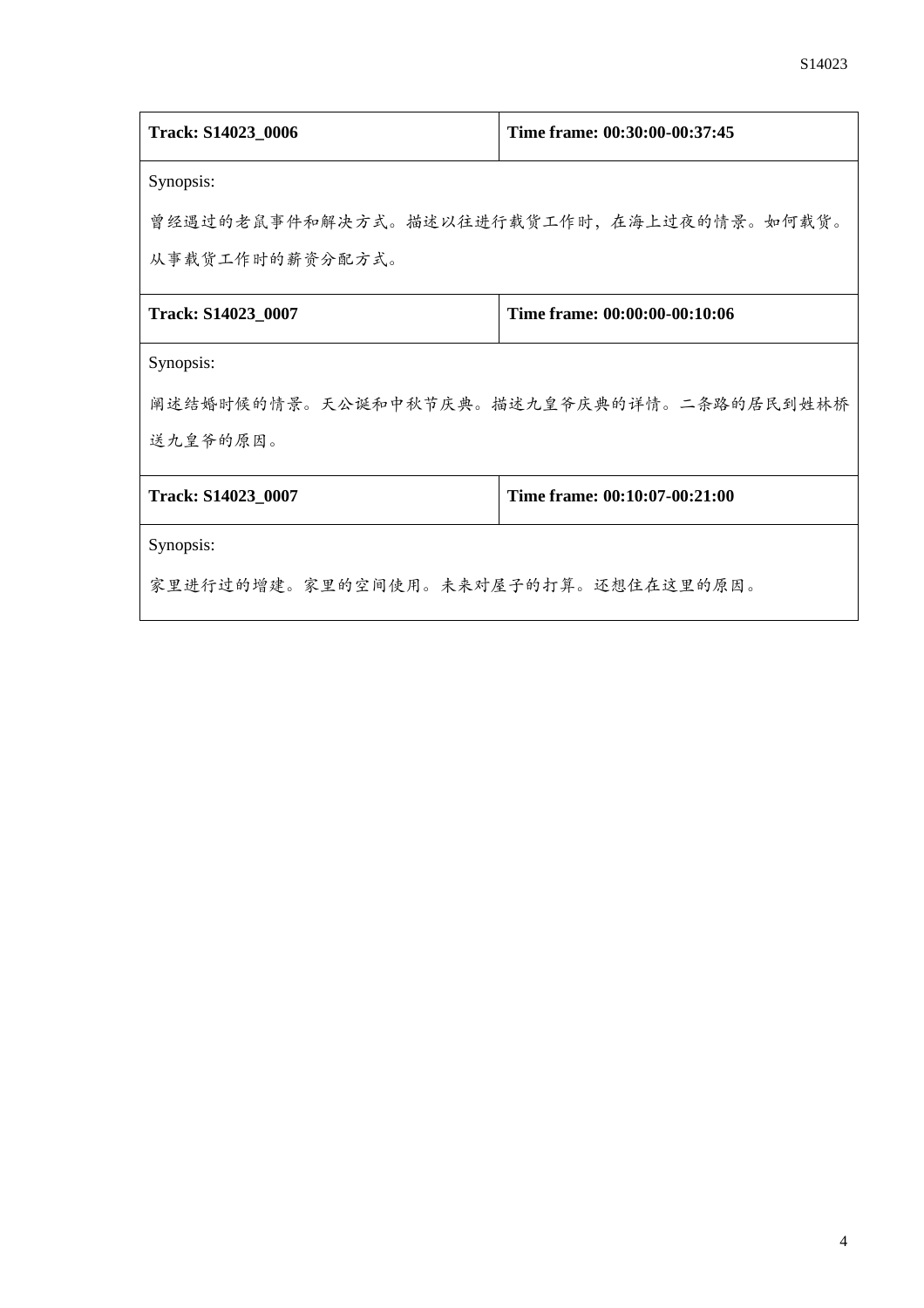## Mr Lim Tian Chor

## ( 1951)

Accession number: S14023

Track Number: S14023\_0001, S14023\_0002, S14023\_0003, S14023\_0004, S14023\_0005, S14023\_0006, S14023\_0007

Duration: 03:19:35

Language/Dialect: Hokkien

| Track: S14023 0001 | Time frame: $00:00:00-00:10:00$ |
|--------------------|---------------------------------|
|                    |                                 |

Synopsis:

Reason of having two different names. Born in 1940. Background of family members. The reason of his grandmother's passing during the Japanese occupation. Described his father's job as a ship worker. Fled to Tanjung Tokong during the Japanese occupation. Scenes when he first moved into Lim Jetty. Described details on pig raising when he was young.

| <b>Track: S14023 0001</b> | Time frame: $00:10:00-00:20:02$ |
|---------------------------|---------------------------------|
|                           |                                 |

Synopsis:

Continued with details of pig raising. Mentioned about the place to raise chicken. Inner structure of the house. How to lit a fire using firewood.

| <b>Track: S14023 0001</b> | Time frame: $00:20:02-00:31:04$ |
|---------------------------|---------------------------------|
|---------------------------|---------------------------------|

Synopsis:

Continued with how to lit a fire using firewood. Siblings at home. Room allocation. The marble game played when studying at primary school, at nine years old. Described the kite flying game and how to put glass on the string. Mentioned about "Kongsi Jetty".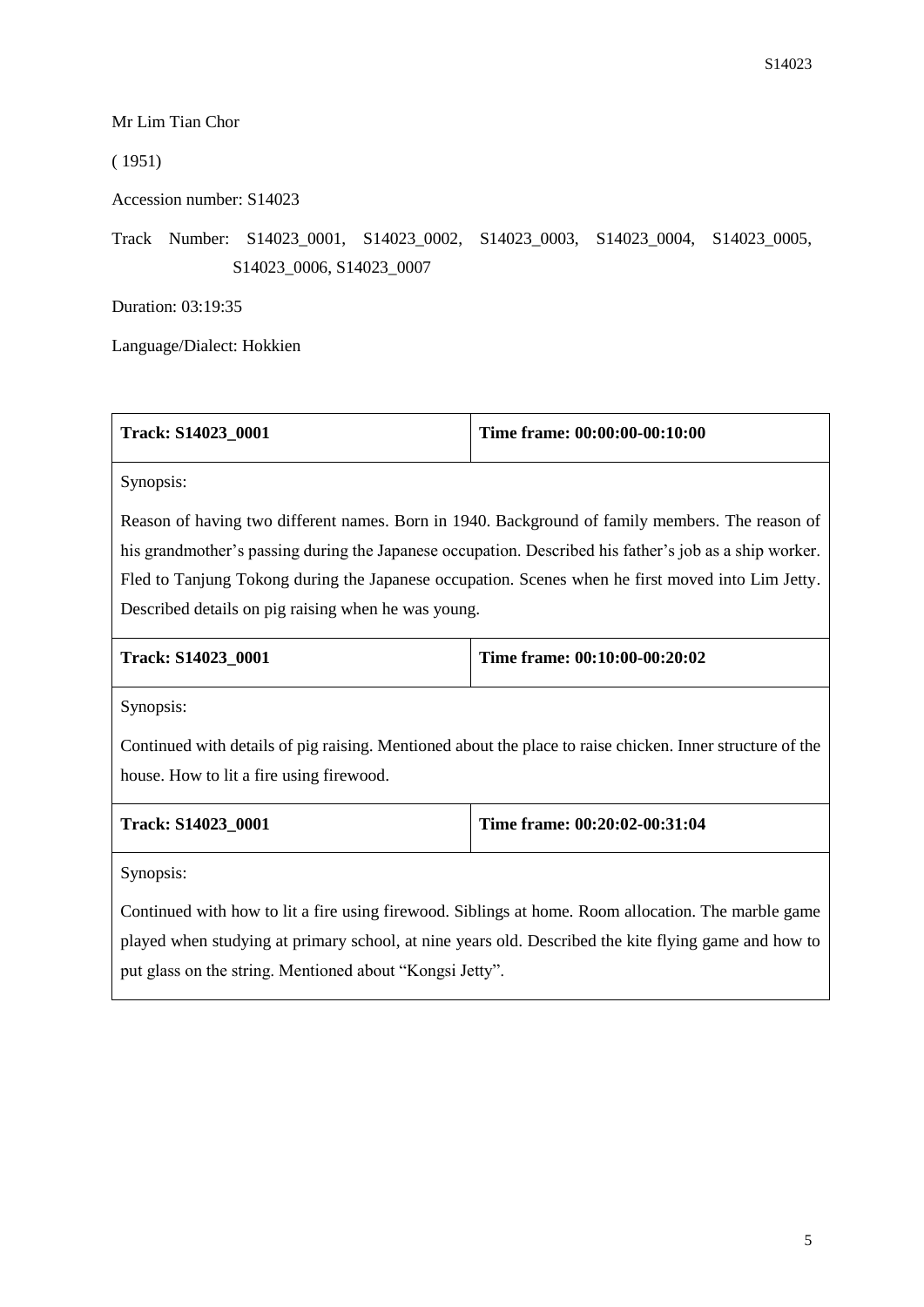| Track: S14023_0002                                                                                        | Time frame: 00:00:00-00:10:00                                                                       |
|-----------------------------------------------------------------------------------------------------------|-----------------------------------------------------------------------------------------------------|
| Synopsis:                                                                                                 |                                                                                                     |
|                                                                                                           | His father was the headman of "Kongsi Jetty" until 1980s. Structure of the house when he was young. |
|                                                                                                           | Ways of renovating the house. Reason of beginning to lock the house door. Circumstances when        |
| meeting was conducted among the jetty residents. The toilet when he was young.                            |                                                                                                     |
| Track: S14023_0002                                                                                        | Time frame: 00:10:00-00:20:02                                                                       |
| Synopsis:                                                                                                 |                                                                                                     |
|                                                                                                           | Mentioned about using newspaper as toilet paper. His father sold imported goods when he was a       |
| teenager. Elaborated on how he used <i>sampan</i> to deliver goods after finishing studies in Standard 6. |                                                                                                     |
| Track: S14023_0002                                                                                        | Time frame: 00:20:02-00:31:04                                                                       |
| Synopsis:                                                                                                 |                                                                                                     |
|                                                                                                           | The procedures in goods delivery when Penang was still a free port. Elaborated on how to trade in   |
| smuggled goods.                                                                                           |                                                                                                     |
| Track: S14023_0003                                                                                        | Time frame: 00:00:00-00:10:01                                                                       |
| Synopsis:                                                                                                 |                                                                                                     |
|                                                                                                           | Continued with trade in smuggled goods. Elaborated on how to smuggle opium. Jobs and extra income   |
| division among employees.                                                                                 |                                                                                                     |
| Track: S14023_0003                                                                                        | Time frame: 00:10:01-00:19:59                                                                       |
| Synopsis:                                                                                                 |                                                                                                     |
|                                                                                                           | Mentioned about the goods delivery in the past. Ceased the goods delivery job when Penang lost its  |
|                                                                                                           | free port status in the 1950s and began goods smuggling. Reason of discontinuing goods smuggling.   |
|                                                                                                           | Began selling breads when he was in his 30s. His father's "De Mei" imported goods business and the  |
| reason of its closing down. How to deal with the sampan when the goods delivery job no longer existed.    |                                                                                                     |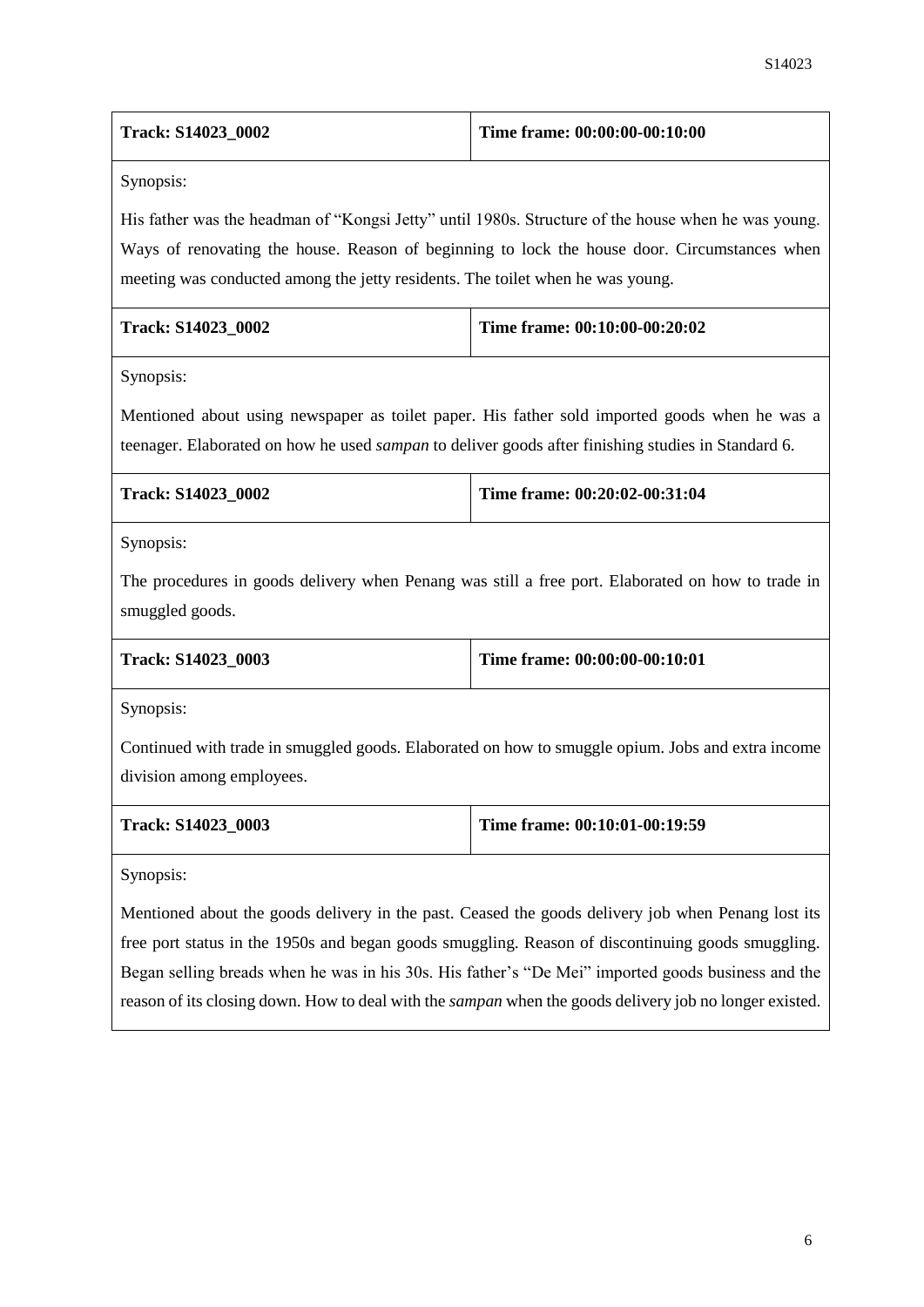| Track: S14023_0003                                  | Time frame: 00:19:59-00:32:41                                                                                                                                                                                 |
|-----------------------------------------------------|---------------------------------------------------------------------------------------------------------------------------------------------------------------------------------------------------------------|
| Synopsis:                                           |                                                                                                                                                                                                               |
| Described in details about fighting with Lee Jetty. | The wedding ceremony when he was in his 20s. Reason of wishing to continue staying on the jetty.<br>Why he preferred the old Lim Jetty. The reason of frequent conflicts between Lim Jetty and Lee Jetty.     |
| Track: S14023_0004                                  | Time frame: 00:00:00-00:14:37                                                                                                                                                                                 |
| Synopsis:                                           |                                                                                                                                                                                                               |
| was no electricity supply.                          | Described the <i>atap</i> roof when he was young. At the age of eight or nine, carrying water from the<br>government bathroom when there was no water supply at home. Described how to lit a light when there |
| Track: S14023_0005                                  | Time frame: 00:00:00-00:10:02                                                                                                                                                                                 |
| Synopsis:<br>Elaborated on crab catching.           | Mentioned about how to pull out the thorns when gathering firewood. Described the kite flying.                                                                                                                |
| Track: S14023_0005                                  | Time frame: 00:10:02-00:19:55                                                                                                                                                                                 |
| Synopsis:                                           |                                                                                                                                                                                                               |
| How to catch the "dong diang" fish.                 | Described in details about oysters catching, including the areas, number of people and ways of cooking.                                                                                                       |
| Track: S14023_0005                                  | Time frame: 00:19:55-00:31:04                                                                                                                                                                                 |
| Synopsis:                                           |                                                                                                                                                                                                               |
|                                                     | Continued with how to catch the "dong diang" fish. How to cook the catch. What to do when stung by                                                                                                            |